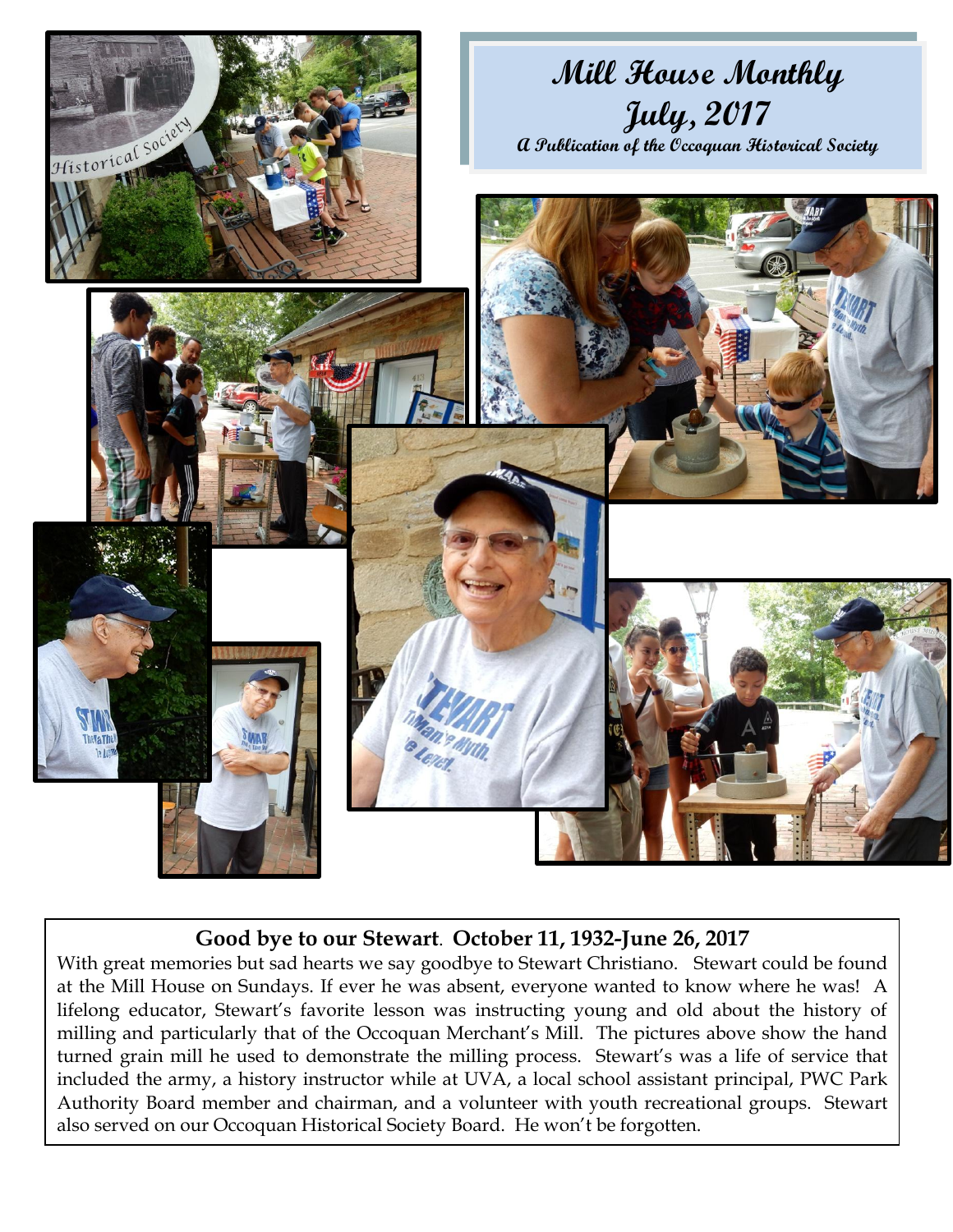## **Occoquan Historical Society Annual Membership Meeting & Fund Raiser June 19, 2017**

The Occoquan Historical Society thanks everyone who attended our successful fundraiser. Although we were visited with rain earlier in the day the evening was a pleasant one. The Bottle Stop Wine Bar was a perfect venue for the annual membership meeting at 6:30 and the fundraiser that followed at 7:30. The OHS Board for the next year was elected and positions on the Board will be elected at the next monthly meeting. The 2017-2018 Board consists of Boyd Alexander, Kim Deal, Jim Drakes, Dolores Elder, Bobbie Frank, Earnie Porta, Marge Shaffer and June Randolph.

A thank you is extended also to those who supported us even if time and distance didn't allow you to join us. If you haven't had the opportunity yet to send in your membership dues here is a gentle reminder and a big thank you in advance. **Dues are \$20 per family and can be paid on our web site [www.occoquanhistoricalsociety.org](http://www.occoquanhistoricalsociety.org/) or a check made to the Occoquan Historical Society and mailed to the same at: PO Box 65, Occoquan, VA 22125.** 



Above: Pictures from the June 19, 2017 fundraiser \*\*\*\*\*\*\*\*\*\*\*\*\*\*\*\*



Young Eli, pictured here, is sporting one of our historical society ball caps. His grandmother thought it was perfect to keep the sun off his face while they strolled through *River Mill Park*. Our museum store stocks ball caps, coffee mugs, glass retro milk bottles, ornaments, children's toys, postcards, key chains, magnets, walking tours and many local history books including *Images of Occoquan.* Next time you need a gift for someone or a treat for yourself, stop at the Mill House!